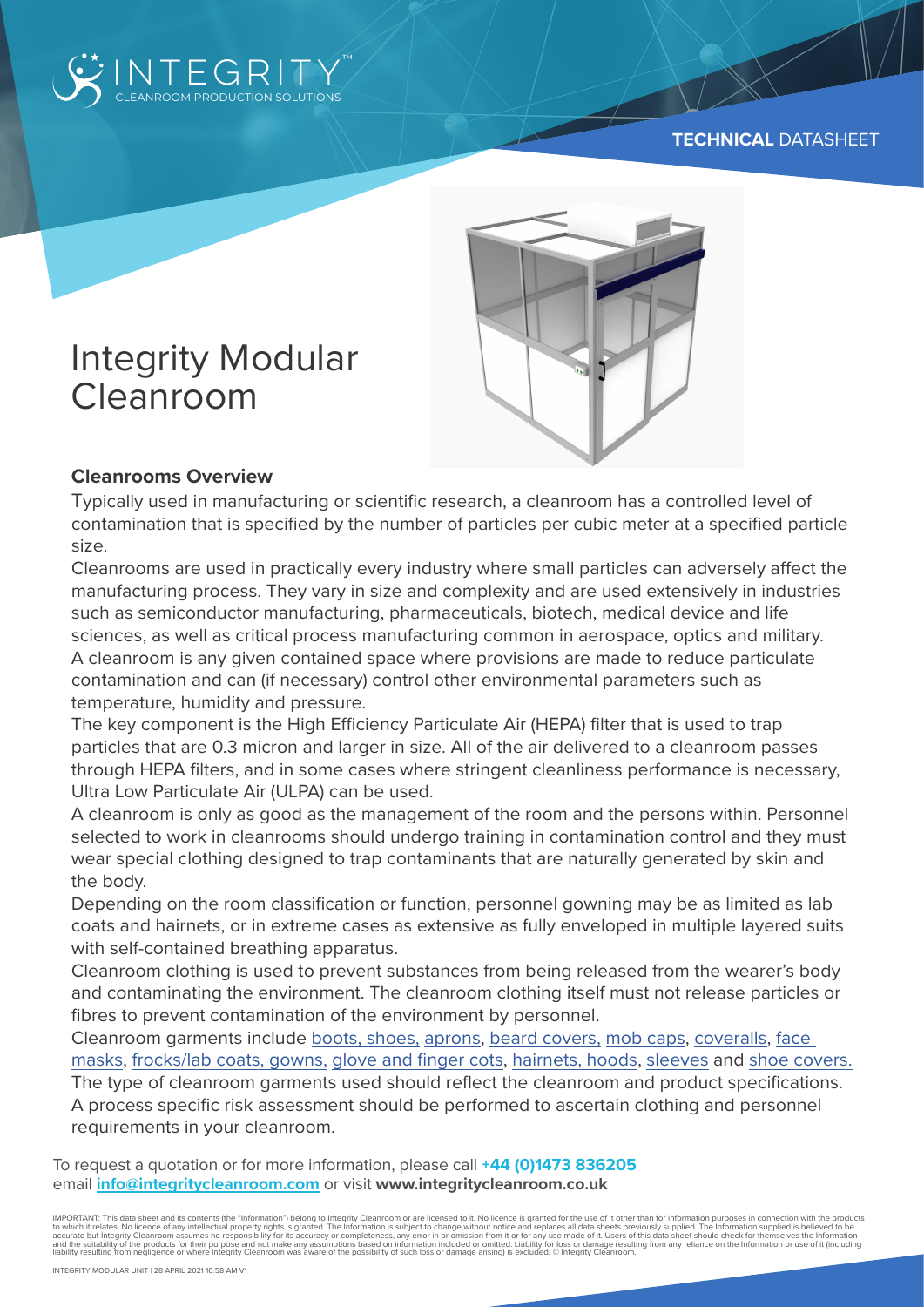



#### **Cleanroom Air Flow Principles**

Cleanrooms maintain particulate-free air through the use of either HEPA or ULPA filters employing laminar or multi-directional air flow principles. Laminar, or unidirectional, air flow systems direct filtered air downward in a constant stream. Multi-directional airflow systems are generally used in ISO Class 6 rooms and above whilst uni-directional laminar air flow systems (with 100% ceiling filtration) are typically combined with a ventilated floor to maintain constant, uni-directional flow in ISO Class 4 cleanrooms and better.



To request a quotation or for more information, please call **+44 (0)1473 836205** email **info@integritycleanroom.com** or visit **www.integritycleanroom.co.uk**

IMPORTANT: This data sheet and its contents (the "Information") belong to Integrity Cleanroom or are licensed to it. No licence is granted for the use of it other than for information purposes in connection with the products to which it relates. No licence of any intellectual property rights is granted. The Information is subject to change without notice and replaces all data sheets previously supplied. The Information supplied is believed to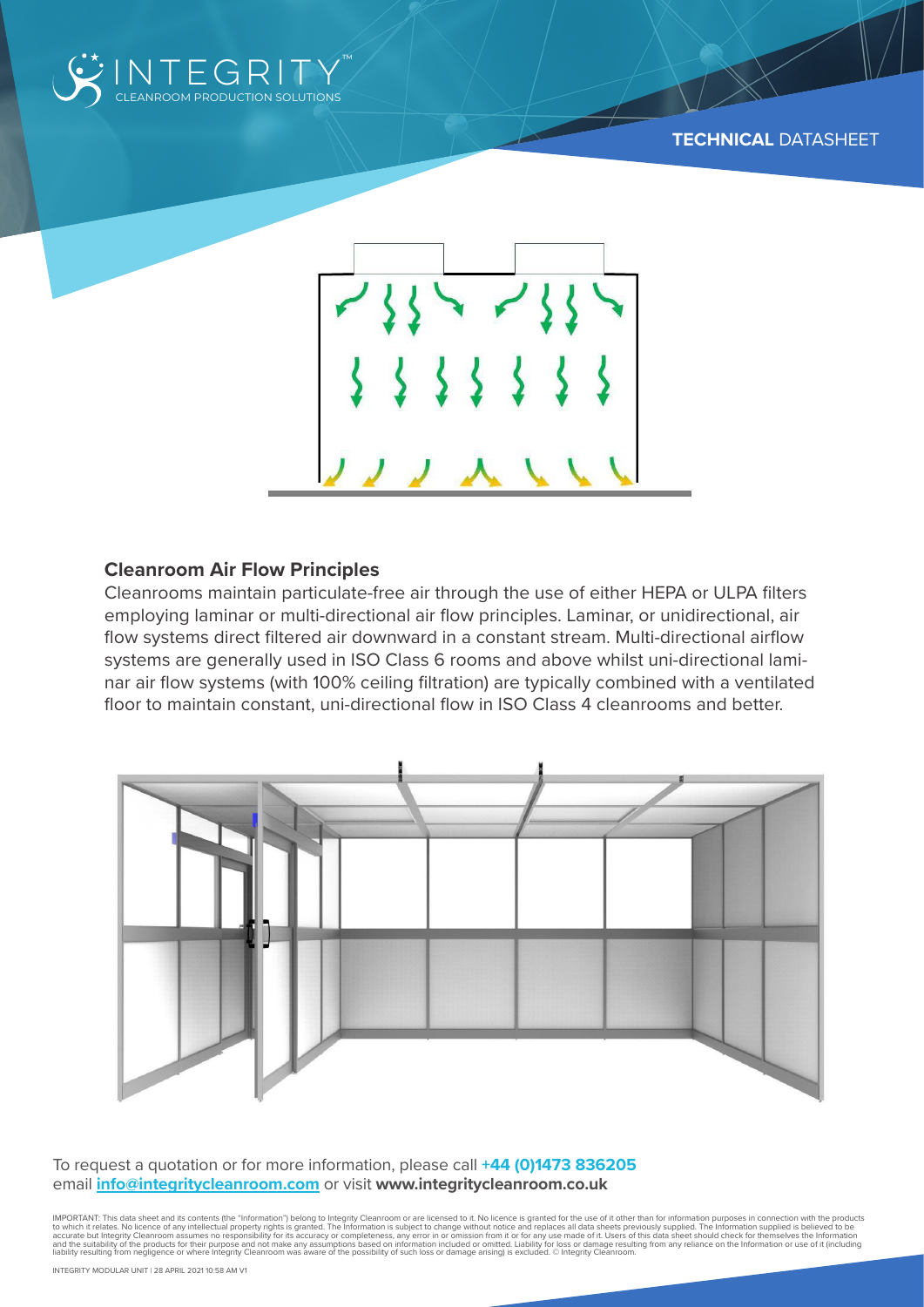

## **Cleanroom Classification and Validation**

Cleanrooms are classified by how clean the air is. In the current standard 'Cleanrooms and associated controlled environments BS EN 14644-1 (2015)', the number of particles is measured in one cubic metre of air, and this count is used to classify the cleanroom. The sizes of particles measured (typically the critical particle sizes are only measured), the number of measurements in a room and the location of these measurements need to be agreed (and annotated for future validation and reference) during the design phase of the room.

Typically, during validation of the cleanroom, only the critical particle sizes are measured. For example:

- If validating an ISO Class 7 and the user process specifies that the critical particle size is 5 microns and above, then you would validate by counting the 5 micron particles only and ensure the count per  $m<sup>3</sup>$  is less than the required 2,930 as stated in the table below.
- If validating an ISO Class 6 room, the user specification may require monitoring of the 0.3 micron and 1 micron particles. Successful validation will show counts below 102,000 and 8,320 particles per  $m^3$ .

| <b>Class</b>     | Maximum particles/m3 |                |                          |                          |                          |                          | FED STD            |
|------------------|----------------------|----------------|--------------------------|--------------------------|--------------------------|--------------------------|--------------------|
|                  | $>=0.1 \mu m$        | $>=0.2 \mu m$  | $>=0.3 \mu m$            | $>=0.5 \mu m$            | $>= 1 \mu m$             | $>= 5 \mu m$             | 209E<br>equivalent |
| ISO <sub>1</sub> | 10                   | $\overline{2}$ | $\overline{\phantom{a}}$ | $\overline{\phantom{a}}$ | $\overline{\phantom{0}}$ | $\overline{\phantom{a}}$ |                    |
| ISO <sub>2</sub> | 100                  | 24             | 10                       | $\overline{4}$           | $\overline{\phantom{a}}$ | $\overline{\phantom{a}}$ |                    |
| ISO <sub>3</sub> | 1,000                | 237            | 102                      | 35                       | 8                        | $\overline{\phantom{a}}$ | Class 1            |
| ISO <sub>4</sub> | 10,000               | 2,370          | 1,020                    | 352                      | 833                      | 29                       | Class 10           |
| ISO <sub>5</sub> | 100,000              | 23,700         | 10,200                   | 35,200                   | 8,320                    | 293                      | Class 100          |
| ISO <sub>6</sub> | 1,000,000            | 237,000        | 102,000                  | 35.200                   | 8,320                    | 293                      | <b>Class 1,000</b> |

#### **ISO 14644-1 (2015) Cleanroom Standards**

To request a quotation or for more information, please call **+44 (0)1473 836205** email **info@integritycleanroom.com** or visit **www.integritycleanroom.co.uk**

IMPORTANT. This data sheet and its contents (the "Information") belong to integrity Cleance of any intellectual property rights is granted. The information is subject to change without notice and replaces all data sheets p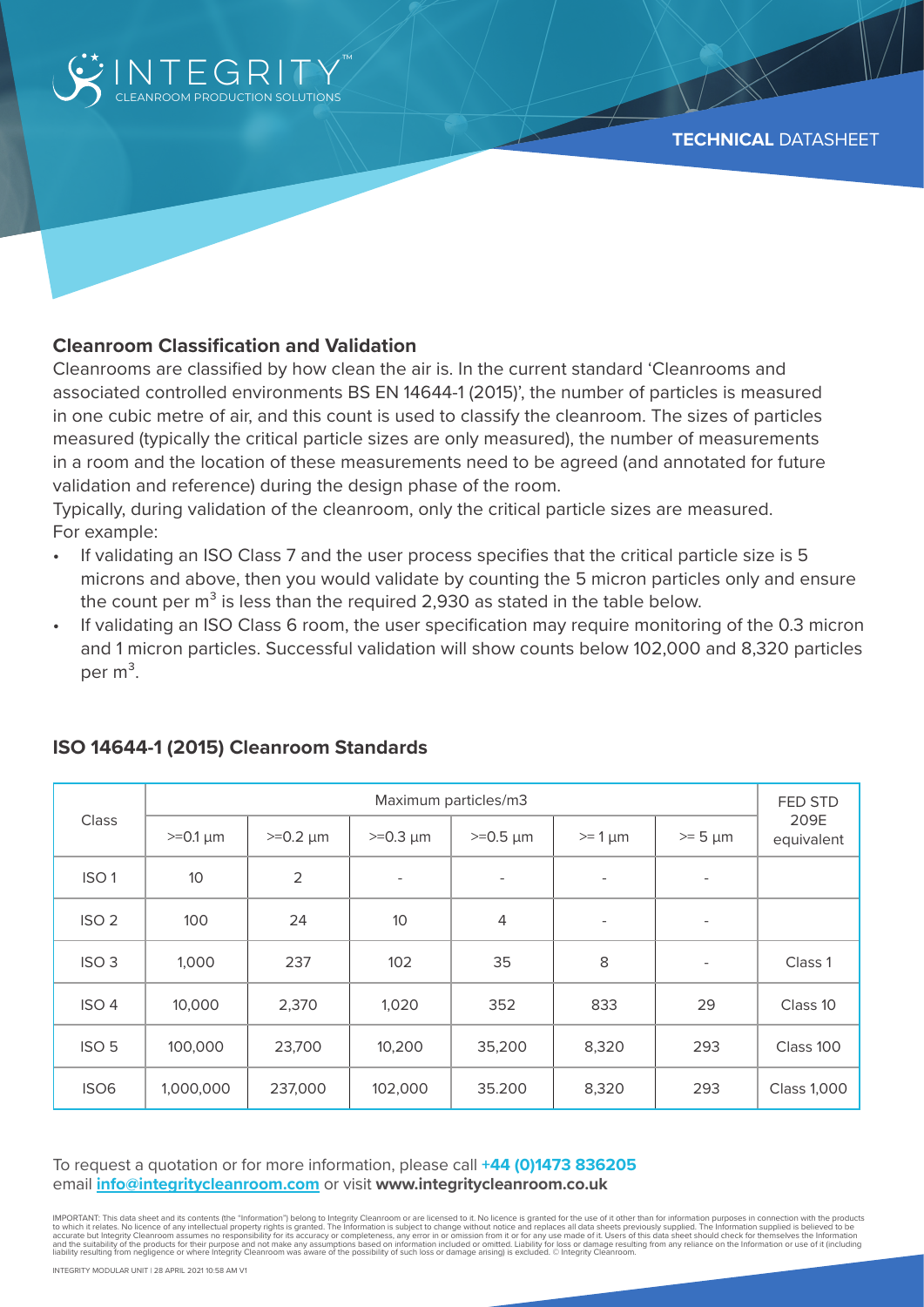

#### **Cleanroom Specification**

This modular system is extremely adaptable made from a combination of 30x30mm, 30x50mm and 30x100mm aluminium profiles to provide a full framework. The aluminium profiles themselves are extremely strong utilising 2mm thick walls around a 14mm central box core.

They have been specifically designed for cleanroom construction with a smooth wipe clean anodised finish, tight fitting joints and in particular no horizontal ledges to attract dust, dirt or particulate.

A combination of 6mm white faced aluminium composite & 6mm clear polycarbonate infill panels are used as walls, window and ceiling panels to complete the construction. Alternative panels and/or materials can be provided/utilised if preferred.

To request a quotation or for more information, please call **+44 (0)1473 836205** email **info@integritycleanroom.com** or visit **www.integritycleanroom.co.uk**

IMPORTANT: This data sheet and its contents (the "Information") belong to Integrity Cleanroom or are licensed to it. No licence is granted for the use of it other than for information purposes in connection with the products to which it relates. No licence of any intellectual property rights is granted. The Information is subject to change without notice and replaces all data sheets previously supplied. The Information supplied is believed to





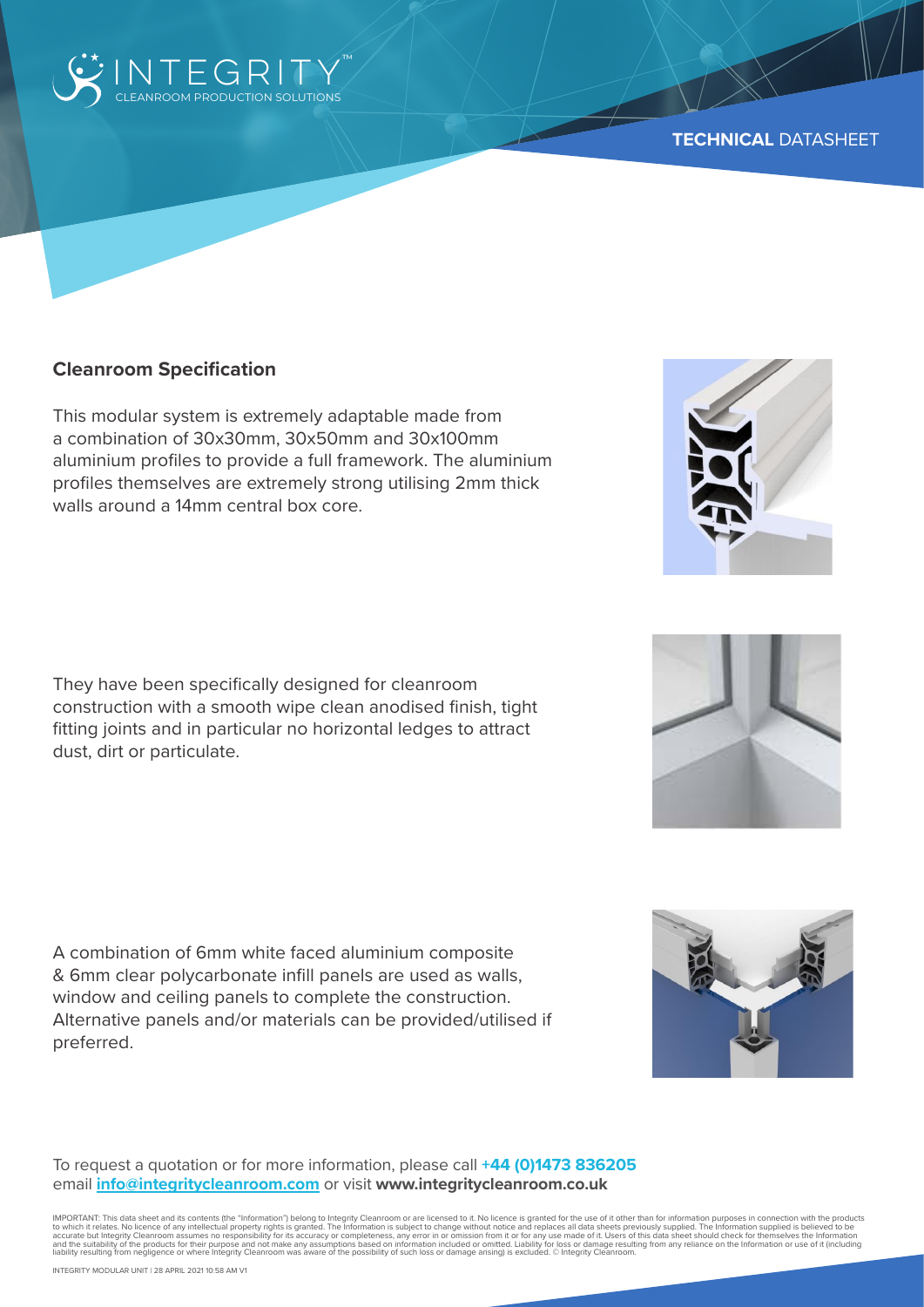



# **Fan Filter Units Included in Package: Clean Air Module**

FFU is the most popular air filtration system. The unit can either be a drop-in ceiling mounted module or as an alternative, a wall mounted module. Either way, the unit will provide up to 2250m<sup>3</sup> of ultra clean HEPA filtered air per hour.

Designed to sit within a 970 x 970mm ceiling frame or hole, the FFU uses H14 HEPA filters rated at 99.997% efficient at 0.3 microns which in turn are proceed by twin deep pleat pre-filters which are angled on the top of either side of the unit.





# **Control Element**

To alert the user to maintenance requirements, the FFU is fitted with a low airflow sensor that will offer both audible and visual alarms should the operation parameters not be met. The system is provided with a wired remote control panel, which controls the power to the main unit and an unlimited number of connected subsequent slave units (using standard RJ45 connection cables). Also controlled are the optional lighting units and the low airflow alarm that alerts the user to any maintenance requirement.

# **Lighting**

The Cleanroom can be provided with Flush Mounted LED Panels. In standard operation the lights will provide > 900LUX.

To request a quotation or for more information, please call **+44 (0)1473 836205** email **info@integritycleanroom.com** or visit **www.integritycleanroom.co.uk**

IMPORTANT. This data sheet and its contents (the "Information") belong to integrity Cleance of any intellectual property rights is granted. The information is subject to change without notice and replaces all data sheets p